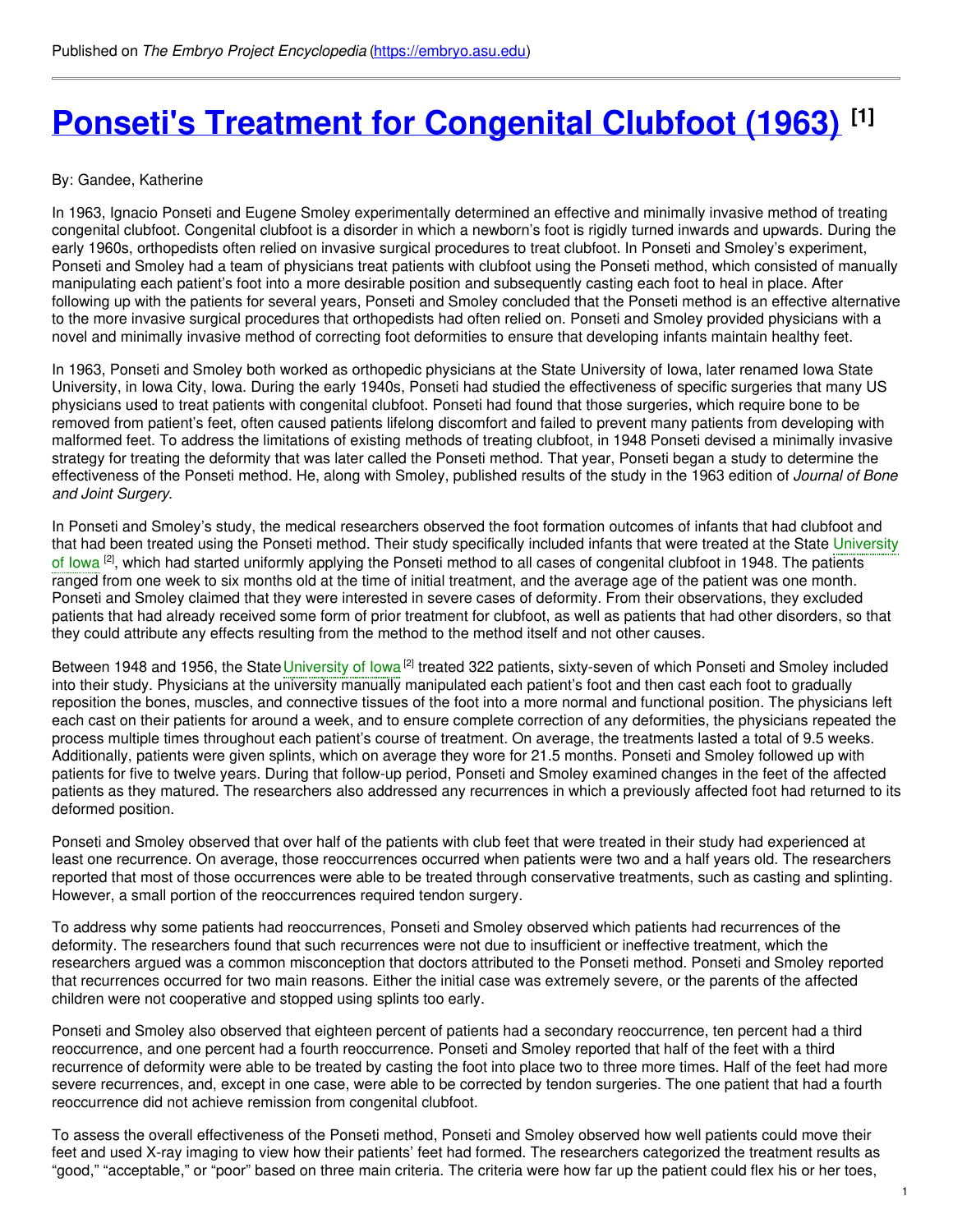how far outward the patient's heel rolled, and how far inward the front of the foot angled. "Good" results included all patients with little to no deviation, and the authors deemed results "acceptable" when a slight deformity persisted that was not great enough to cause disability in the patient. The authors labeled only the one foot with "poor" results following four recurrences without successful correction.

Ponseti and Smoley observed which deformities the Ponseti method was best at fixing. They found that it was easiest to correct the inward twist of the front of the foot. In most cases, the physicians had successfully used the first cast to straighten the foot. The researchers also observed that when the ankle turned so that the soles of the foot faced each other patients had a "good" rate of seventy-four percent. The other twenty-six percent of patients with that deformity had an "acceptable" positioning following treatment. Lastly, patients with deformities that involved the front of the foot twisting inwards had a seventy-seven percent "good" success rate, while twenty-two percent of patients had an "acceptable" level of residual deformity. One foot remained severely turned inwards despite treatments and the results were labeled as "poor."

Ponseti and Smoley concluded that the Ponseti method was an effective method to correct clubfoot deformities. Out of the ninety-four feet belonging to sixty-seven patients with one or two club feet, only one foot did not exhibit good or acceptable treatment outcomes after a follow-up period of five to twelve years. For the remaining ninety nine percent of patients, the Ponseti method proved effective for the correction of most aspects of deformity, although some patients required additional noninvasive procedures on their tendons.

Ponseti and Smoley further concluded that doctors must apply the Ponseti method to cases of congenital clubfoot as early as possible because the tissues in the feet harden and become more rigid with development. Early treatment increases the likelihood that the treatment can be completed before the growth and hardening of the infant's joints and tendons begins to interfere with the process. The researchers suggested physicians using the Ponseti method should first work to flatten the high arch present in most club feet, and then they should push the heel inwards and toes outwards from the body's midline to straighten the foot. Ponseti and Smoley also supported the Ponseti method's use of manipulations and casting, as they did not do any damage to the infant's skeleton.

While some patients did not require any supplemental treatments to the manipulations and casting, Ponseti and Smoley reported that the Ponseti method allows for some noninvasive surgical procedures on the tendons of the foot and ankle if the tendons are resistant to the basic Ponseti method. The researchers emphasized that those treatments can be beneficial to supplement the casting and manipulations. In their study, physicians had performed minor surgeries on tendons in about eighty percent of feet. None of the surgeries performed in the study included removing bone to correct for the congenital clubfoot deformity, which at the time of the study was most doctors' standard treatment procedure for congenital clubfoot.

Lastly, Ponseti and Smoley addressed the main difficulties in treatment, which are the corrections needed to keep the heel from rolling outwards and the front of the foot from tilting inwards. They stated that increased vigilance with the splint schedule would prevent the deformities from arising again in milder cases, and tendon procedures may be necessary to prevent recurrences in the more severe cases.

At the time of Ponseti and Smoley's publication of the study, their article received little attention from the medical community. According to scholar Frances Luttikhuizen, a majority of physicians disregarded the effectiveness of the Ponseti method because invasive surgical procedures were considered more modern. However, as the demand for less risky and invasive procedures to treat clubfoot increased decades later, Ponseti and Smoley's study became widely recognized.

Ponseti and Smoley's study helped reinforce the efficacy of what later became known as the Ponseti method for treating congenital clubfoot. As of 2017, the Ponseti method remains the most widely-used treatment method for infants with congenital clubfoot. Physicians and researchers continue to emphasize the importance of adhering to the methods Ponseti devised over fifty years ago for the best treatment outcomes for affected infants.

## **Sources**

- 1. Golding, John, and John McNeil-Smith. "Observations on the etiology of tibia vara."*Journal of Bone and Joint Surgery*45 (1963): 320–25.
- 2. Luttikhuizen, Frances. "Professor Ignasi Ponseti I Vives (1914–2009)."*Contributions to Science* 7 (2011): 205–14.
- 3. Miller, Nancy H., Patrick M. Carry, Bryan J. Mark, Glenn H. Engelman, Gaia Georgopoulos, Sue Graham and Matthew B. Dobbs. "Does Strict Adherence to the Ponseti Method Improve Isolated Clubfoot Treatment Outcomes? A Two-institution Review." *Clinical Orthopaedics and Related Research* 474 (2016): 237–43.
- 4. Ponseti, Ignacio and Eugene Smoley. "The Classic: Congenital Clubfoot: The Results of Treatment."*Clinical Orthopaedics and Related Research* 467 (2009): 1133–45.

In 1963, Ignacio Ponseti and Eugene Smoley experimentally determined an effective and minimally invasive method of treating congenital clubfoot. Congenital clubfoot is a disorder in which a newborn's foot is rigidly turned inwards and upwards. During the early 1960s, orthopedists often relied on invasive surgical procedures to treat clubfoot. In Ponseti and Smoley's experiment,